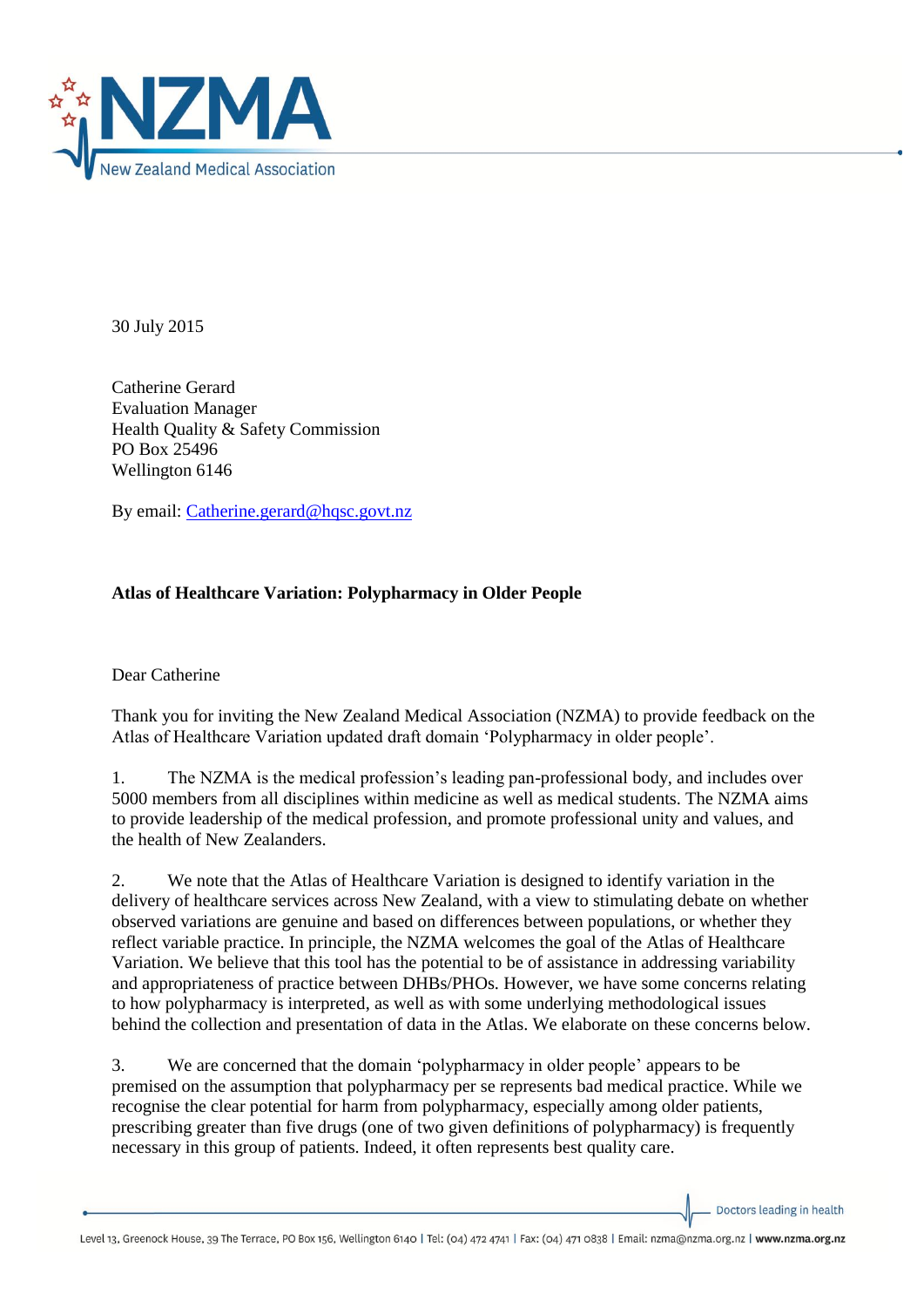4. By way of example, the best evidence-based treatment regimen for an overweight, hypertensive, diabetic patient with ischaemic heart disease is likely to entail at least five different medicines that will improve their survival and quality of life. Many elderly patients are doing well precisely because they are on a collection of medicines. Again, an actual example from general practice is useful to consider. Once you include a bisphosphonate and calciferol for an elderly patient's bones, a statin for their lipids, aspirin and an ACE inhibitor and beta blocker for their ischaemic heart disease/hypertension, then they are already receiving over five medications. Coexisting diabetes or congestive heart failure will require additional medications, resulting in a total number of prescribed drugs that well exceeds five medications, yet is aligned with best practice.

5. It is our belief that polypharmacy is only useful as a quality indicator to the extent that it acts as a marker for inappropriate pharmacy. As described above, polypharmacy may be entirely clinically appropriate. Accordingly, we suggest that the Commission consider renaming this domain from 'polypharmacy in older people' to 'appropriate pharmacy in older people'.

6. We also believe that there are real dangers in relying on polypharmacy as an indicator of poor outcome. Measures that are put into place to reduce polypharmacy may actually lead to unintended adverse outcomes. For example, while there is some evidence that polypharmacy is associated with poorer adherence, the wider public could interpret this domain as that being on five or more medications is bad. That belief could exacerbate adherence problems. Older people with some diminished cognitive capacity and their well-meaning adult children reading this domain could end up being active agents in older patients not receiving their prescribed medicines.

7. We understand that the HQSC is specifically seeking feedback on the following aspects of this domain of the Atlas: i) whether any of the information is inaccurate (and if so why?), and ii) what is contributing to the observed variation? While we believe that the apparent trends/variation in this domain will stimulate discussion and boost awareness of the issues around appropriate pharmacy in older people, certain distortions in the data (due to methodological issues and the reporting used) make it challenging to identify inaccuracies and speculate on what might be contributing to observed variation. To address some of these distortions, we suggest the Commission conduct age-standardisation to summarise effects when undertaking univariate analyses, like with ethnicity. The table in the Atlas showing the variable patterns of polypharmacy by age and ethnicity illustrate the distortions that age may cause, and that are not evident in the summary univariate analyses (which use crude rates).

8. Other suggestions the Commission may wish to consider to improve the data and enhance its usefulness include the following: i) control for differential changes in medicine use across DHBs over time; ii) Make the BPAC background material more prominent; iii) Add maps of calculated summary measures such as age-standardised rates, and define the time periods covered as well as the denominator values used in the tables; iv) enable the viewing of dispensing rates within DHBs by other variables (eg, ethnicity); v) use population cartograms to convey information for DHBs with large populations but small geographical areas (eg, Auckland).

9. It is difficult to ascertain whether the information in the draft domain is inaccurate or to definitively identify what is contributing to the observed variation. The usual driver for variance in a treatment choice sits with the doctor initiating that treatment. Prescriber factors that could be contributing to variation in this domain include their type and experience (eg, years since graduation), their work setting (eg, hospital versus general practice), and whether a particular DHB has a Preferred Medicine List. Another source of variation could be differences in the extent to which pharmacists are used to conduct medicine reviews across DHBs/PHOs. There is a